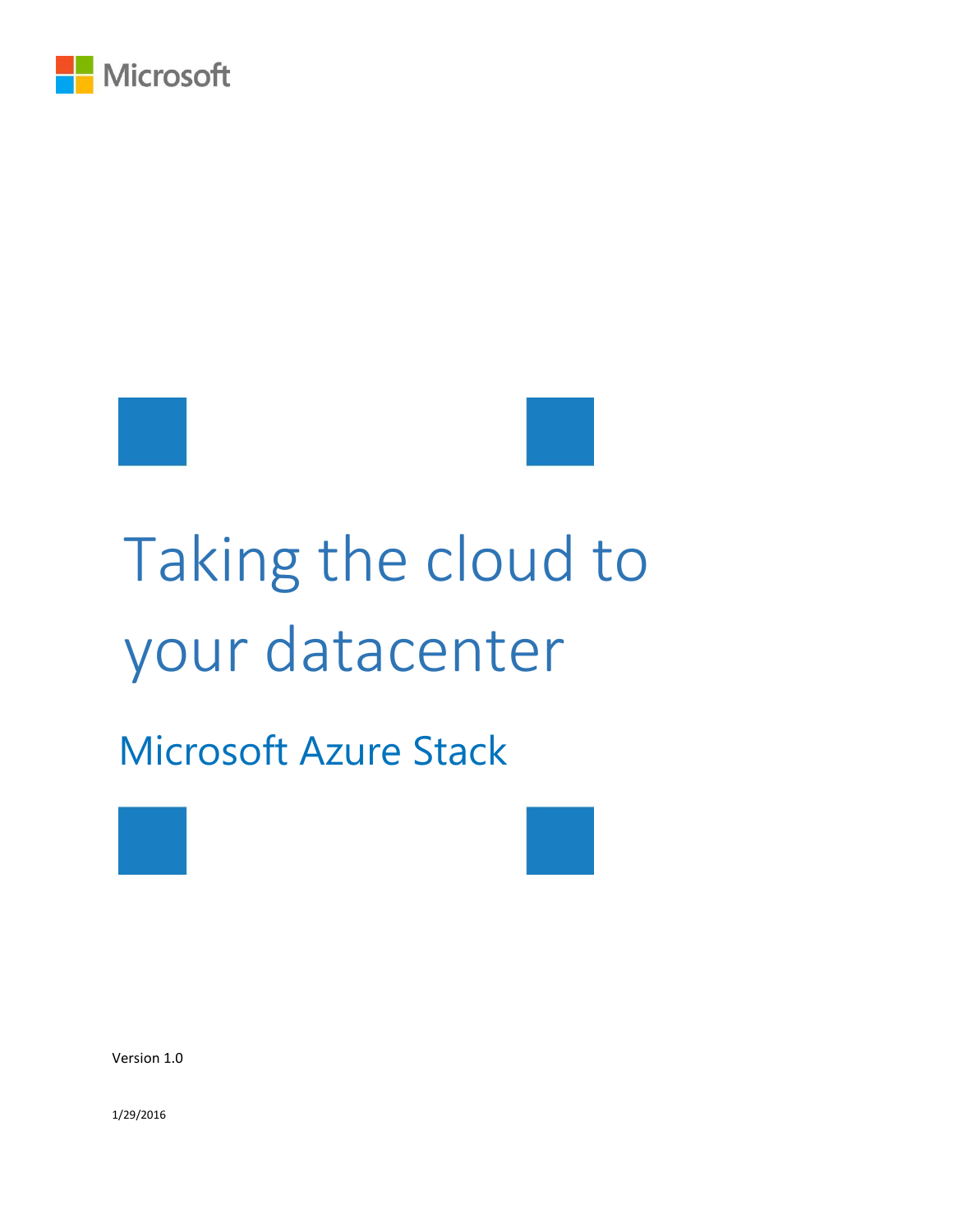### CONTENTS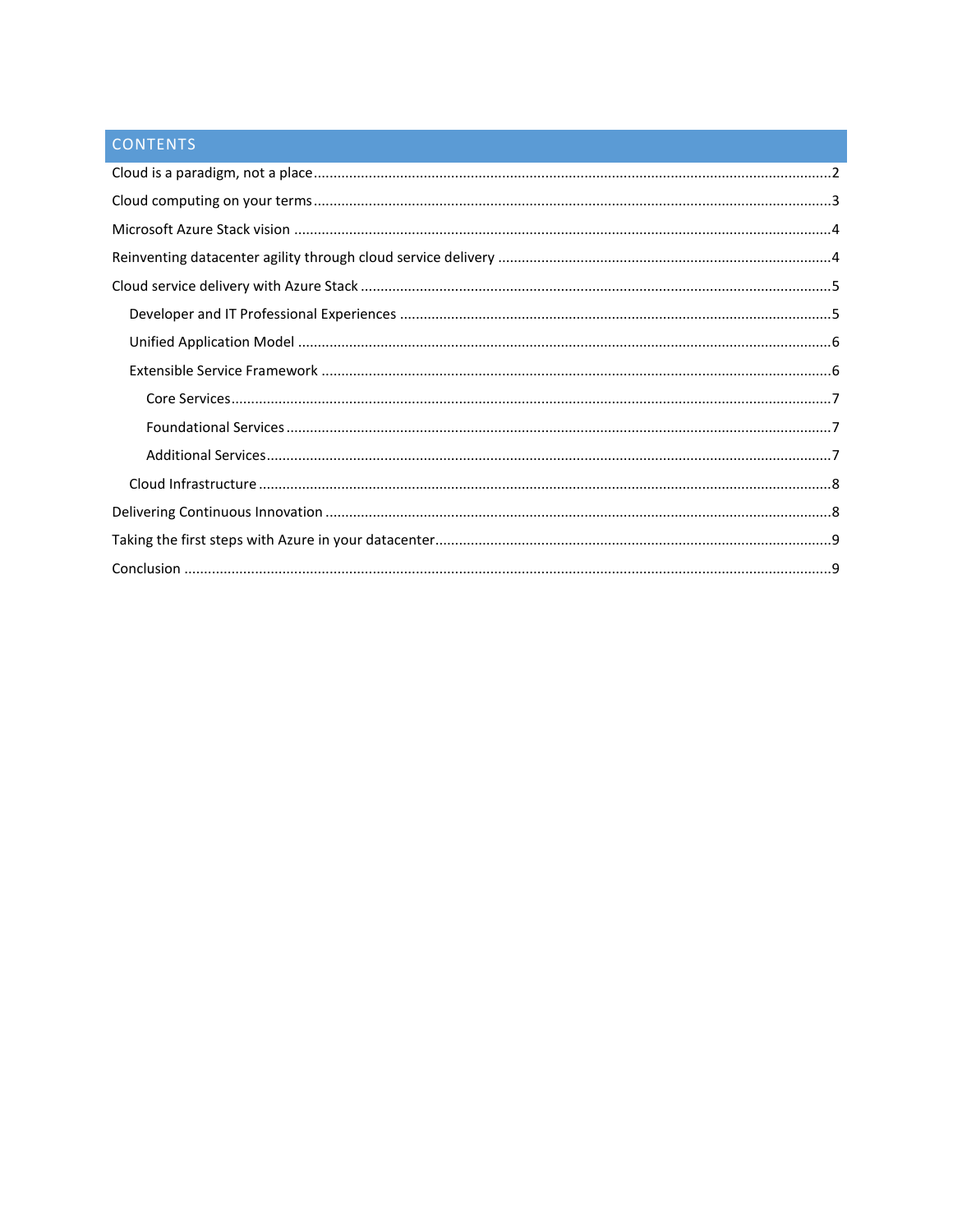#### *The Challenge The Goal The Solution Many of the competitive differentiators within organizations (e.g. supply chain, distribution model, customer data, operations, R&D, etc.) have been optimized by IT investments over many years. But these assets sit behind a corporate firewall, may be regulated, and are very proprietary. For many of these assets, participation in the cloud computing revolution remains elusive. All the while, new start-ups without these "assets" accelerate their businesses quickly. Enable the power of the cloud computing paradigm across your corporate assets. Unlock the agility that comes from application modernization, regardless of where that application runs. Do this all in a way that doesn't risk lack of functionality or stagnation from a solution 'brokered' between clouds and doesn't requires investment of limited resources in customizing the deployment rather than adding business value. A hybrid cloud platform that is truly consistent with a major public cloud provider unlocks this enterprise value. This solution provides a continuous stream of innovation to enables developers and IT to quickly address business needs without limiting them by location. This is the promise of Microsoft Azure Stack.*

#### <span id="page-2-0"></span>CLOUD IS A PARADIGM, NOT A PLACE

As you think of the IT investments throughout your company, you can see that over the course of time they have become inextricably interwoven into the very foundation of your business. Almost every asset in your company, from brick and mortar, to supply chains, to distribution networks, all the way through your personnel and processes, have organically grown with your IT investments. That organic growth pattern has led to tremendous value in the enterprise – and companies that do it well enjoy a strategic advantage over their competition. Most of these important assets are kept behind the corporate firewall, where companies feel they can best control performance, customization, and compliance.

As the realization of the disruption of cloud has spread from the server room to the board room, businesses and technologists alike are looking for how new innovation born of the cloud can be used to modernize existing investments so that they can continue to provide a strategic advantage to their company. Microsoft believes that a well formed modernization strategy begins with a modern application platform. The modern application platform today is being created in hyper-scale clouds. These vendors are setting the pace when it comes to innovation which has resulted in most organizations considering a public cloud as they evaluate modernizing their application portfolio.

Given its strategic significance, application modernization must be seen at an organizational level, not an application by application level. But what of existing investments, assets and business realities? One-off cloud solutions may lead to a modern application, but enterprise wide application modernization requires the coherent and continuously evolving platform similar to those created by hyper-scale cloud providers. And this is fundamentally the problem: existing business assets that cannot currently transition to public cloud risk being alienated from agility and innovation promised by the cloud computing era.

We believe this is not the way things must be and that the next evolution of application modernization for enterprise is enabled by leveraging the value of Microsoft Azure not just in our datacenters, but also in enterprise and service provider datacenters. In this way, you can modernize your portfolio in a way aligned with your existing business realities while not missing out on the best the hyper-scale cloud can offer – knowing that your investments can take advantage of the power of a true hybrid cloud platform.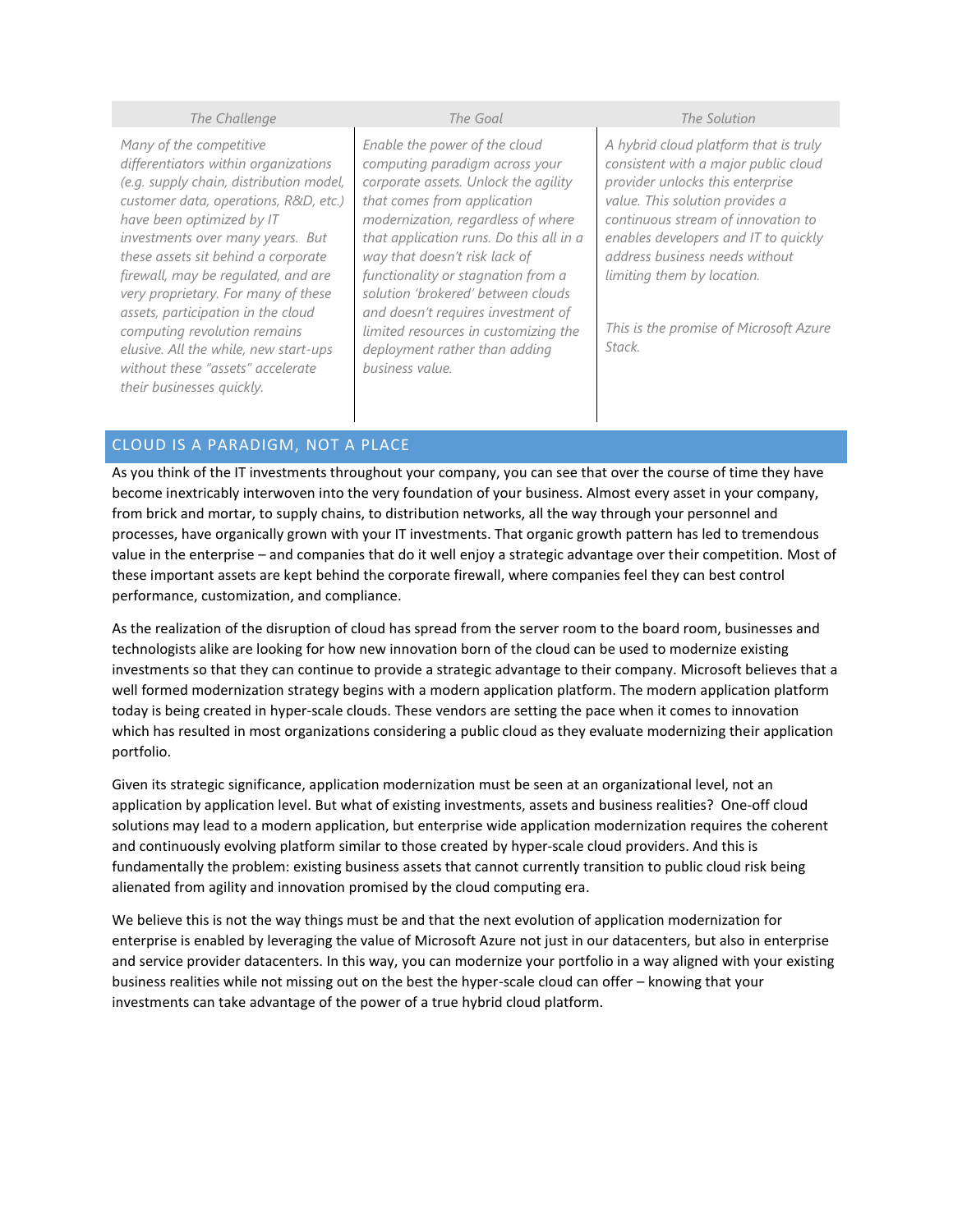#### <span id="page-3-0"></span>CLOUD COMPUTING ON YOUR TERMS

The disparate nature of public clouds from one another and from each unique private cloud means that for most organizations, full participation in the cloud paradigm has not been possible. The discrepancies between environments ultimately compromise the promise of innovation and agility that is fundamental to cloud computing. As we work with our customers, we recognize three key areas that led us to see the need for a consistent hybrid cloud platform.

**Business and technical** considerations

There are important business and technical considerations for organizations that should all be factored when developing an overall cloud strategy. Adoption of public cloud services is constrained in regulated industries. Data sovereignty requirements may prevent information from leaving national borders. Latency between regions can be an issue when serving customers in remote locations. Finally, there can simply be custom requirements that may be considered niche by global public cloud providers, but are vital for an individual organization.

> Application flexibility

There is a need for new application patterns that enable sound business decisions and flexibility. Hybrid application patterns that run across clouds, taking advantage of the characteristics of both private and public cloud when appropriate. By designing applications to the platform, mobility between clouds becomes a runtime decision based on business rules. In this way, development work can be done once with the original design of being able to run in the public or private cloud environments. Similarly, when applications moves from dev-test to production, the code is the same (all the way to the declarative approach to the infrastructure) and so functionality is the same.

> Inadequate alternatives

The next generation of application modernization is coming from the incredible innovation that only a hyper-scale cloud provider can develop. Virtualization alone is certainly not enough. Infrastructure as a Service is only the beginning of the cloud transformation, not the end. However, a vendor who is only interested in a public cloud strategy is not meeting the full set of challenges of their customers as outlined above. By the same token, one-off deployments of highly customized on-premises solutions lead to fragmented and dissimilar technologies – preventing the development of the ecosystem as well as investment in people and processes required to realize the promise of cloud.

We therefore believe that the notion of "cloud-first" needs to be fully enabled across on-premises and public environments. For organizations looking for the agility and innovation of cloud computing in their datacenter, Microsoft Azure Stack offers the only hybrid cloud platform that is truly consistent with a leading public cloud. Only Microsoft can bring proven innovation – including higher level PaaS services – from hyper-scale datacenters to enterprise-scale environments to flexibly meet customers' business requirements. Ultimately, we want organizations to be able to embrace the notion of cloud-first on their terms – every journey to cloud computing is different and we want to support all of them. In this way, we believe customers can realize the value of the cloud paradigm across their organization, regardless of location, and thereby refocus their resources on the investments that competitively differentiate them in the marketplace.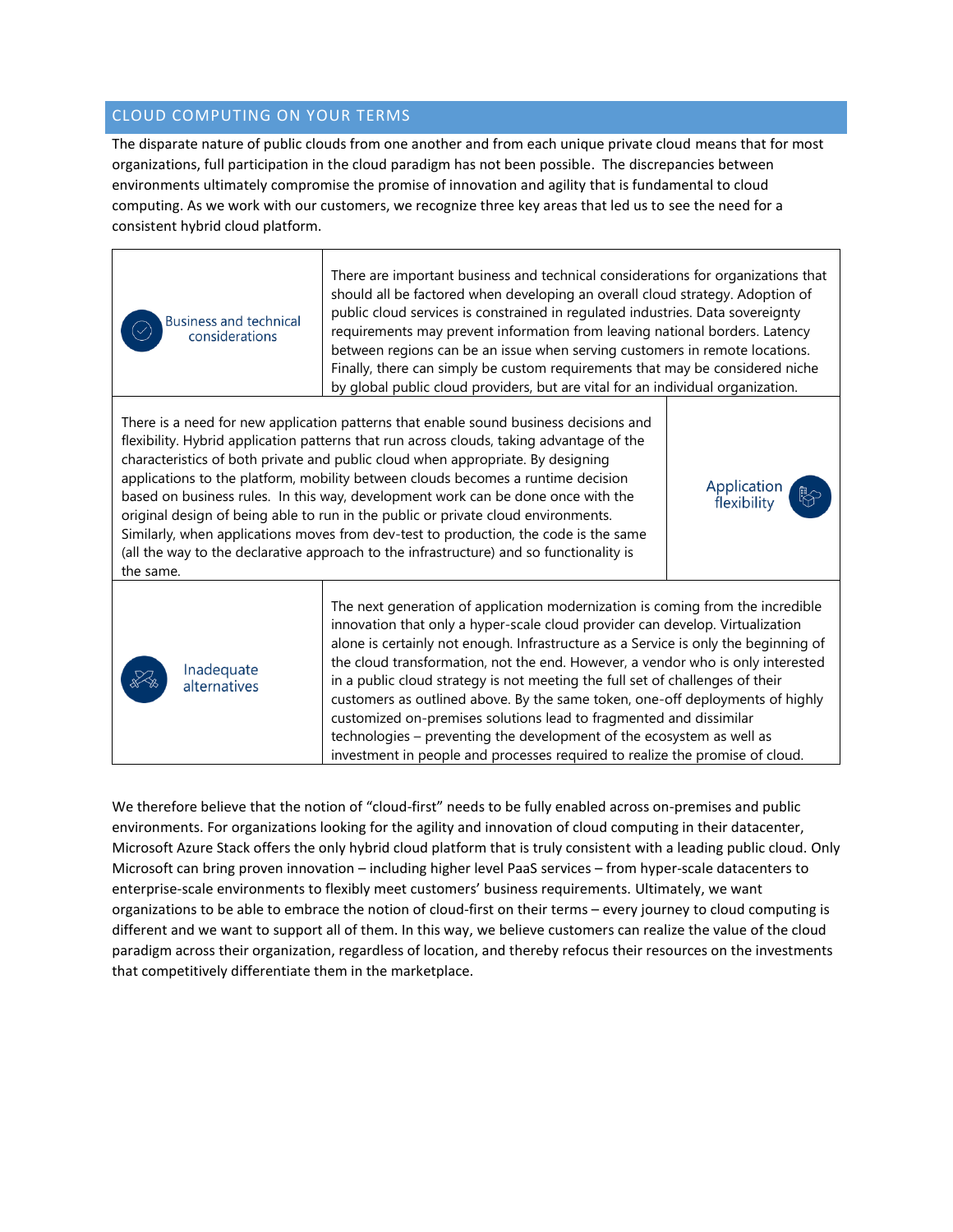#### <span id="page-4-0"></span>MICROSOFT AZURE STACK VISION

Azure Stack extends the Azure vision by bringing the cloud model of computing to every datacenter. Azure Stack is a new *hybrid cloud platform* product that enables organizations to deliver Azure services from their own datacenter in a way that is consistent with Azure. In this way customers can focus on business innovation rather than spend time building their own cloud computing platform.

Organizations can create these Azure services from datacenter resources - enabling developers and IT professionals to quickly provision and scale services using the same self-service experience found in Azure. The product also allows IT organizations to leverage the same management and automation tools used with Azure to customize the service delivery experience to the business units they serve.

This all adds up to an environment in which application developers can maximize their productivity using a 'write once, deploy to Azure or Azure Stack' approach, because the Azure APIs are consistent regardless of where the resources are provisioned - Azure Stack is simply an extension of Azure. Part of the value of this approach is bringing the large ecosystem of operating systems, frameworks, languages, tools, and applications we are building in Azure to individual datacenters. Developers can create applications based on a variety of technologies such as Windows, Linux, .NET, PHP, Ruby or Java that can be deployed and operated the same way on-premises or in Microsoft Azure datacenters. They are also able to leverage the rich Azure ecosystem of templates, tools, and applications to jumpstart their Azure Stack development and operational efforts.

#### <span id="page-4-1"></span>REINVENTING DATACENTER AGILITY THROUGH CLOUD SERVICE DELIVERY

In order to understand how Azure Stack works, it's important to take a step back and think about the people and processes involved in running and operating a cloud. The cloud era of computing more closely aligns the economic principles of supply and demand with IT operations. There are people, **Cloud Consumers**, such as developers, IT pros, DevOps, who need resources to do their job, building and running business applications, and there are organizations, **Cloud Providers,** who provide those resources to these customers. In Azure, Microsoft acts as the Cloud Provider and anyone who has a subscription to Azure is a Cloud Consumer. Cloud Providers can be any company, as well.

Cloud Consumers need a variety of resources to accomplish their business objectives. Those **Cloud Resources** are provided by **Cloud Services** on demand. For example, some Cloud Consumers just want a virtual machine. This is one kind of resource provided by Azure.

Specifically, it is a form of Infrastructure as a Service (IaaS). On the other

#### Cloud Consumer



#### Cloud Provider

hand, if a Cloud Consumer does not need an entire virtual machine, but instead just a website resource, this discrete resource can be supplied to them. This would be a type of resource delivered through Platform as a Service (PaaS) – where the infrastructure is abstracted away and the Cloud Consumer need not worry about it. Different types of customers use different kinds of resources and tools to accomplish their goals. Developers, IT, and DevOps users are all welcome customers for Azure. The thing they all have in common is that they need resources and are looking for someone to supply them.

Within the Cloud Provider, there is are two important roles of enabling Cloud Consumers to *request* and access Cloud Resources. The first is the Cloud **Service Administrators**. Cloud Service Administrators both support existing services and identify new Cloud Consumer needs that can be fulfilled through the cloud. For example, we have a group of people in the Azure team responsible for creating new services to meet the needs of Cloud Consumers as well as developing, delivering and managing the Cloud Service once it is deployed. The second role is the Cloud **Infrastructure Administrator** that works to ensure sufficient supply of physical infrastructure to *fulfill* the request from the Cloud Consumer that the Service Administrator has facilitated. Service Administrators and Infrastructure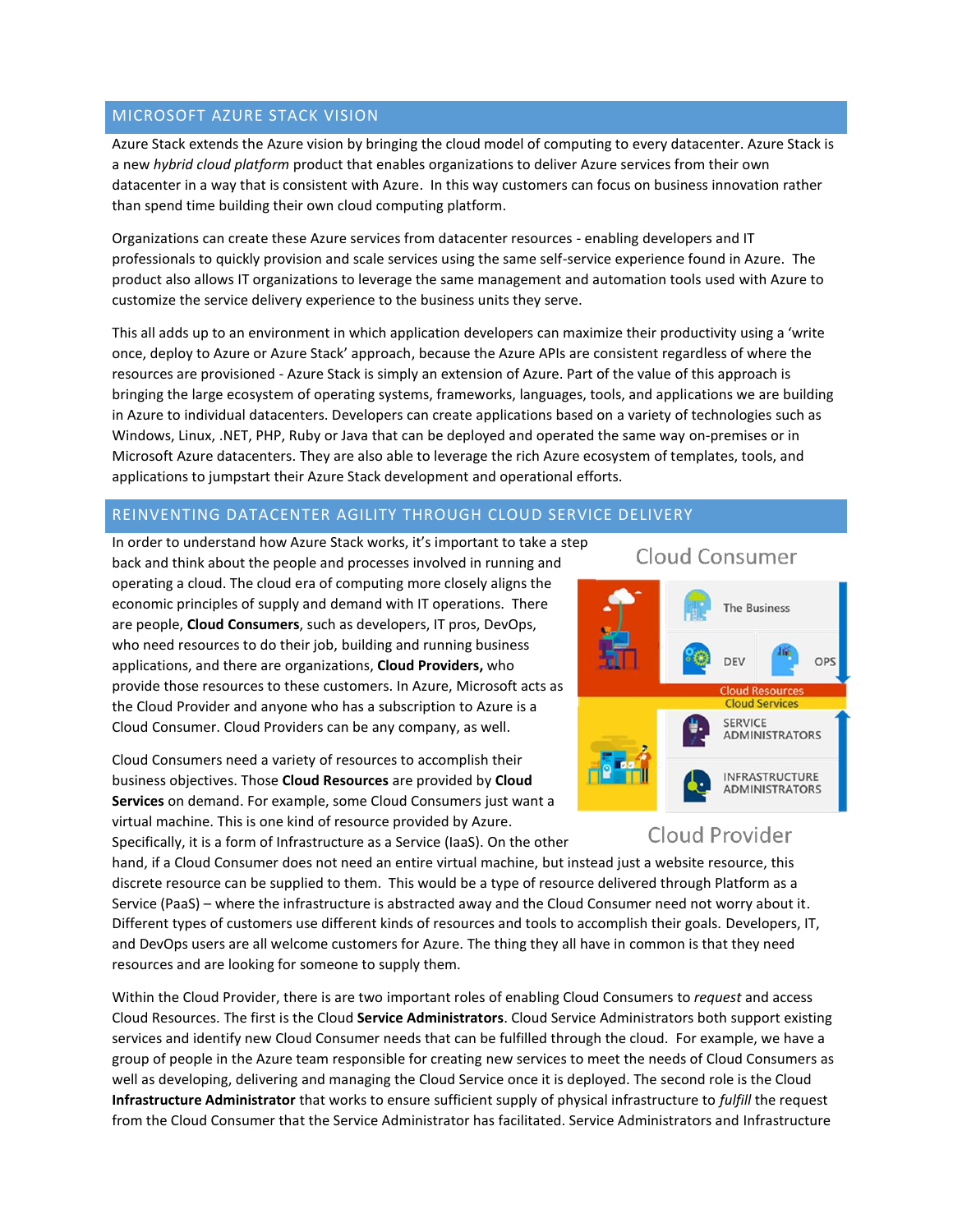Administrators work together to ensure that there is a very large pool of physical infrastructure so that new Cloud Services developed by the Service Administrators have a place to run and fulfill customer Cloud Resource requests. In offering Azure, Microsoft is responsible for both providing Service Administrators and Infrastructure Administrators.

#### <span id="page-5-0"></span>CLOUD SERVICE DELIVERY WITH AZURE STACK

Since Azure Stack is fundamentally born from Azure, the design challenge was clear. In Azure, Microsoft operates datacenters around the world each with tens of thousands of servers and a minimum "scale unit" of twenty racks. When we talk about 'hyper-scale' in Azure, this is what we mean. But designing services to also run effectively in the enterprise required creating a shared framework that allowed the services to be scaled and operated at 'enterprise-scale' – meaning significantly smaller scale point. The graphic below provides a simplified view of the Azure Stack product architecture.



#### <span id="page-5-1"></span>DEVELOPER AND IT PROFESSIONAL EXPERIENCES

Developers and IT pros have an experience with Azure Stack that is consistent to that which they experience in Azure. This is fundamentally made possible because the Azure Stack portal environment is the same code as Azure. However, the real innovation of Azure Stack is the implementation of a consistent cloud API as Azure, so there is a consistent developer experience across clouds. Simply connecting to a portal to choose from preconfigured patterns is not enough; the definition of self-service has evolved to include programmatic access to the cloud API for the creation, deployment and operations of workloads in a cloud.

A consistent API surface area between Azure and Azure Stack is the path to a set of *experiences*, *tools*, *application patterns*, a*utomation capabilities, deployment and configuration,* and *operations* that work across clouds.

- **Experiences**: The first engagement with Azure and Azure Stack usually comes through the portal which provides a web-accessible conduit into the system. The portal is a graphical expression of the cloud API.
- **Tools**: Cloud Consumers can use the tools they use in Azure and know they will work in Azure Stack. Cloud Consumers can focus on solving business problems, rather than constant tooling and deployment transitions.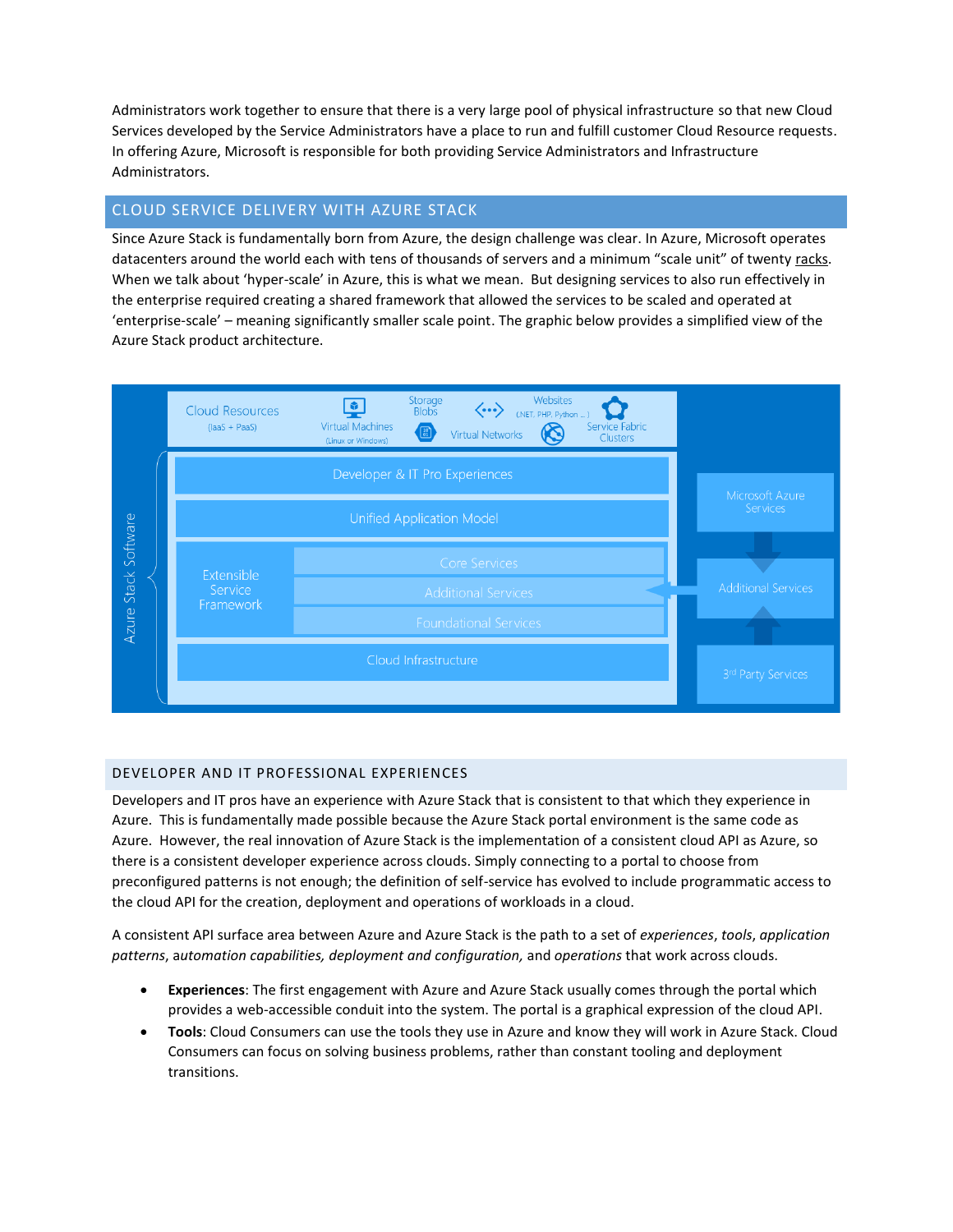- **Application Patterns**: Programmatic and abundant access to Cloud Services is changing the way that applications are being designed, developed and operated. You can work with the resources in your application as a group – mixing resources *across* IaaS and PaaS services.
- **Automation Capabilities**: Having a consistent API means that Cloud Consumers can invest in automating development, deployment and operational activities knowing that they will not have to be rewritten to be used with a cloud supplier that offers Azure services.
- **Deployment and Configuration**: Deploy, update or delete all of the resources for your application in a single, coordinated operation. This can be done from the portal or programmatically through the SDK as code.
- **Operations**: Templated deployments work for different environments such as testing, staging and production. Role based access control, usage and audit capabilities are standardized across all cloud resources in the deployment. Updates made to application resources can be performed in an incremental and non-destructive manner.

These are all examples the breadth of impact enabled by this hybrid cloud platform. In each area we believe Azure customers should be confident that their investments in people, processes and technologies will be fully transferable between Azure and Azure Stack.

#### <span id="page-6-0"></span>UNIFIED APPLICATION MODEL

As stated earlier, running and operating a cloud is fundamentally about Cloud Consumers requesting resources and the cloud fulfilling them on-demand. In order to do this, a key component of Azure and, accordingly, Azure Stack is **Azure Resource Manager**. Azure Resource Manager plays two important roles that enable Azure to operate at hyper-scale. The first role is focused on enabling Cloud Consumers to create, organize and control their cloud resources. The second is that it coordinates the fulfillment of that request in Azure datacenters. Each service that a Cloud Consumer sees in the portal is one, or a combination of several, **Resource Providers** (RPs). Azure Compute, for example, is a combination of what we call the Compute Resource Provider (CRP), Storage Resource Provider (SRP) and Network Resource Provider (NRP).

**Resource Requests**: First, Azure Resource Manager is the cloud endpoint to which your Cloud Consumers will connect. This is true for Azure Stack, just at it is true for Azure. Every installation of Azure Resource Manager is a cloud endpoint and the Azure APIs are the set of commands that can be implemented against that single system. Every command initiated by Cloud Consumers can be organized into groups that correspond to the individual services with which they work. So the service that provides virtual machine resources has commands like "Create VM" or "Delete VM". Similarly, the service to create website resources has commands like "Create Website" or "Scale Website".

**Resource Fulfillment**: Second, Azure Resource Manager enables customers to describe their resource requirements of the available Azure Services (such as VMs for IaaS or Websites for PaaS), and then *actively* places them into the backend cloud infrastructure through the Resource Providers. As all cloud application resources are really just software (e.g. Virtual Machines, NICs, Databases, etc.), Azure Resource Manager breaks the description apart and manages them individually against the Azure Service to which they correspond, whether the resources reside in our datacenter or in yours. As each resource type is fundamentally unique (databases are very different from virtual machines), each individual Azure Resource Provider is responsible for integration with Azure Resource Manager to achieve the fulfillment of the Cloud Consumer's request.

#### <span id="page-6-1"></span>EXTENSIBLE SERVICE FRAMEWORK

Microsoft Azure is composed of over fifty services today. As Microsoft continues to innovate and release new Azure services, we needed a way to deploy and manage their corresponding Resource Providers throughout our Azure datacenters. A key principle of operating a hyper-scale cloud is constant innovation - new capabilities, new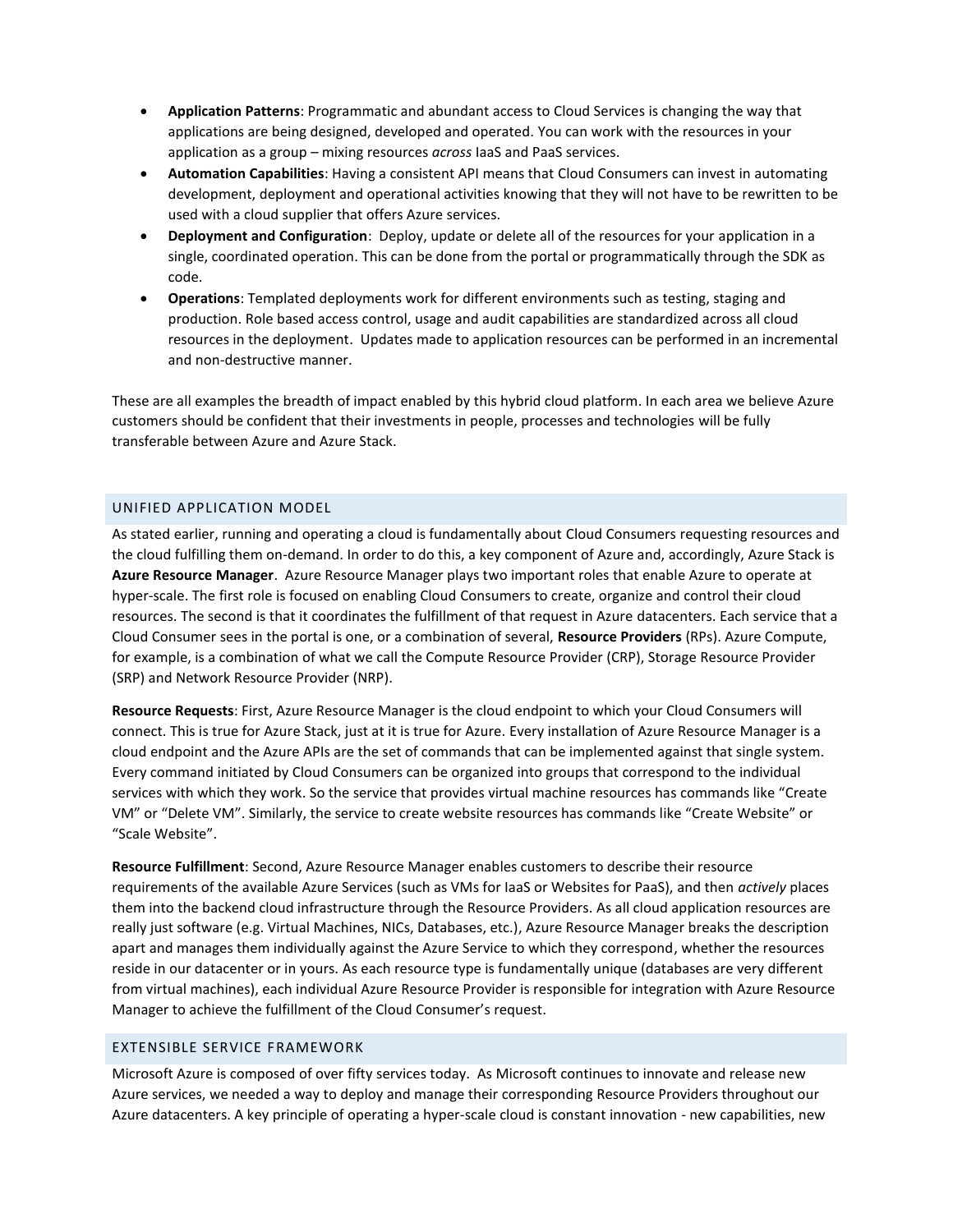insights and new customer needs are the norm. Azure is fundamentally designed to enable the release of new innovation on a regular and on-going cadence. With Azure Stack, the framework we use to install and publish new capabilities is the same. The only difference is that we've tuned the size and automation requirements for enterprise-scale vs. hyper-scale. This installation of new Resource Providers and Cloud Services happens in a controlled and predictable manner all without disrupting the underlying infrastructure or the running services and doesn't require changes to the Cloud Consumer-facing experience and API.

#### <span id="page-7-0"></span>CORE SERVICES

There are characteristics of Cloud Resources that are common across all types of IaaS and PaaS services and are essential enterprise features of a hybrid cloud platform. These include business level information, such as a subscription, which contain identity and quota information. Essentially this establishes financial responsibility for billing purposes. Another core service is role-based access control, which handles authorization rules describing what anyone can do with a particular resource. Additionally, all cloud resources need to be "tracked" for how much they are used and who made changes, so usage and audit are common requirements. Azure Resource Manager provides this support for all services, helping the Cloud Consumer focus on the resources they need to do their work, such as virtual machines and databases.

#### <span id="page-7-1"></span>FOUNDATIONAL SERVICES

Foundational Services include both IaaS and PaaS services. These services are important for two reasons. First, they are available to be part of the Cloud Consumer-facing set of services in a given cloud. Second, they can be the backbone to higher order PaaS services. The Foundational Services can create Cloud Resources such as VMs and VM Extensions, VM images, Virtual Networks, Software Load Balancer, Gateway as well as Storage Disks and Blobs. They are also used by Cloud Providers to establish the foundation of additional services as they are layered into Azure Stack.

#### <span id="page-7-2"></span>ADDITIONAL SERVICES

When a Cloud Provider chooses to add a service to their cloud, they are changing the API surface area of the cloud, in effect, growing the capabilities they can offer to their Cloud Consumers. As we move forward, we will grow the list of additional services that can be installed to Azure Stack. It is important to keep in mind that in Azure, in our datacenters, services take dependencies on other services – they layer. So installing an additional service might include also installing the services on which it depends. Each service in Azure is a candidate for being distributed through Azure Stack and we will listen to customer input and consider technical feasibility in determining the roadmap.

It is also worth noting that the extensible service framework serves not only to easily enable the onboarding of incremental Azure services, but it also provides a framework through which  $3^{rd}$  parties can also create resource providers to instantiate completely new services. This is a whole new world of extensibility for ISVs, SIs and Service Providers who want to create new services to offer to their customers.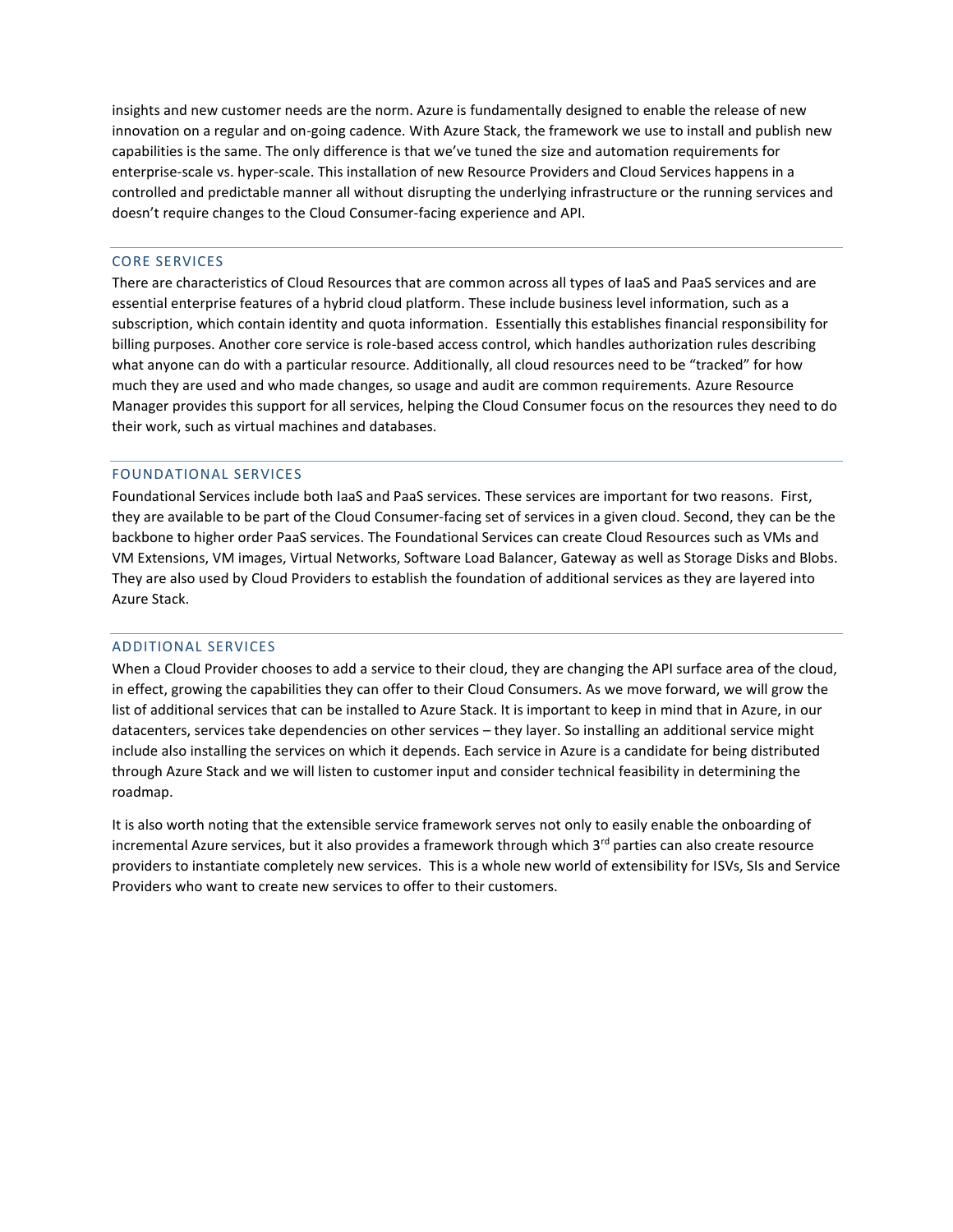Below is a table containing the services that we plan to have available when Azure Stack goes to general availability.

| Category                                                        | Azure Stack Services at GA                                                      |
|-----------------------------------------------------------------|---------------------------------------------------------------------------------|
| Compute                                                         | Virtual Machines (including extensions & availability sets), Service<br>Fabric* |
| Data & Storage                                                  | Blobs, Tables, Queues*                                                          |
| Networking                                                      | Virtual Network, Load Balancer, VPN Gateway                                     |
| Mgmt. & Security                                                | Microsoft Azure Portal, Key Vault*                                              |
| Web & Mobile                                                    | App Service (Web Apps, Logic Apps*, Mobile Apps*, API Apps*)                    |
| Developer Services                                              | Azure SDK                                                                       |
| * DIANNEN TO DE IN DDEVIEW AT AZIIDE CTACK CENEDAI AVAILADILITY |                                                                                 |

PLANNED TO BE IN PREVIEW AT AZURE STACK GENERAL AVAILABILITY

#### <span id="page-8-0"></span>CLOUD INFRASTRUCTURE

As stated earlier, in Azure the Azure Resource Manager works with each service Resource Provider to fulfill the customer request onto the back end cloud infrastructure we run in our datacenters. For the purposes of this paper you can think of the **Cloud Infrastructure** as the underlying physical capacity of the cloud. Every resource requested by a Cloud Consumer and fulfilled by Azure Resource Manager and the Resource Providers, ultimately takes up capacity in the Cloud Infrastructure. As that capacity fills, Microsoft accepts the responsibility for growing the back end capacity. When we grow the footprint of Azure capacity, we think in terms of scale units. For Azure, our minimum scale unit is twenty racks of servers. We enjoy many benefits from that operational model, but one of the most important is the purpose-built nature of the datacenters. They are not general purpose. They serve only one purpose: to provide the backend capacity for Azure. That is the only way to run a hyper-scale cloud. Additionally, in order to operate at hyper-scale, a software-defined approach is required across the basic infrastructure components of Compute, Storage, and Network. A software-defined approach helps free us from the "physics" of scaling. Each component of the Cloud Infrastructure can be automated, provisioned and managed. In this way, we can create a standardized abstraction layer that helps us grow our cloud capacity.

A software-defined approach is equally important when thinking about the Cloud Infrastructure for Azure Stack. For enterprise-scale, planning in terms of twenty rack increments is neither realistic nor desirable. Accordingly, Azure Stack includes Cloud Infrastructure management technologies that are purpose built to supply Azure Service capacity and to do it at enterprise-scale. The foundational IaaS RPs of Compute, Storage and Network (CRP, SRP and NRP) are integrated with their corresponding platform at an infrastructure level: Hyper-V Clusters, Scale out File Server, and Network Controller. The software installed to the physical systems is part of Azure Stack.

#### <span id="page-8-1"></span>DELIVERING CONTINUOUS INNOVATION

Based on all of this context, it should be readily apparent that true cloud computing is fundamentally different than a highly virtualized and automated traditional datacenter. With this understanding it is important to know that in Azure we are continuously innovating and deploying new technologies to our datacenters. The services listed in this paper are indicative of the beginning of a stream of continuous innovation and not a final list. Additionally, in order to maintain the consistent API, Azure Stack operators should expect to implement updates more frequently than with traditional software.